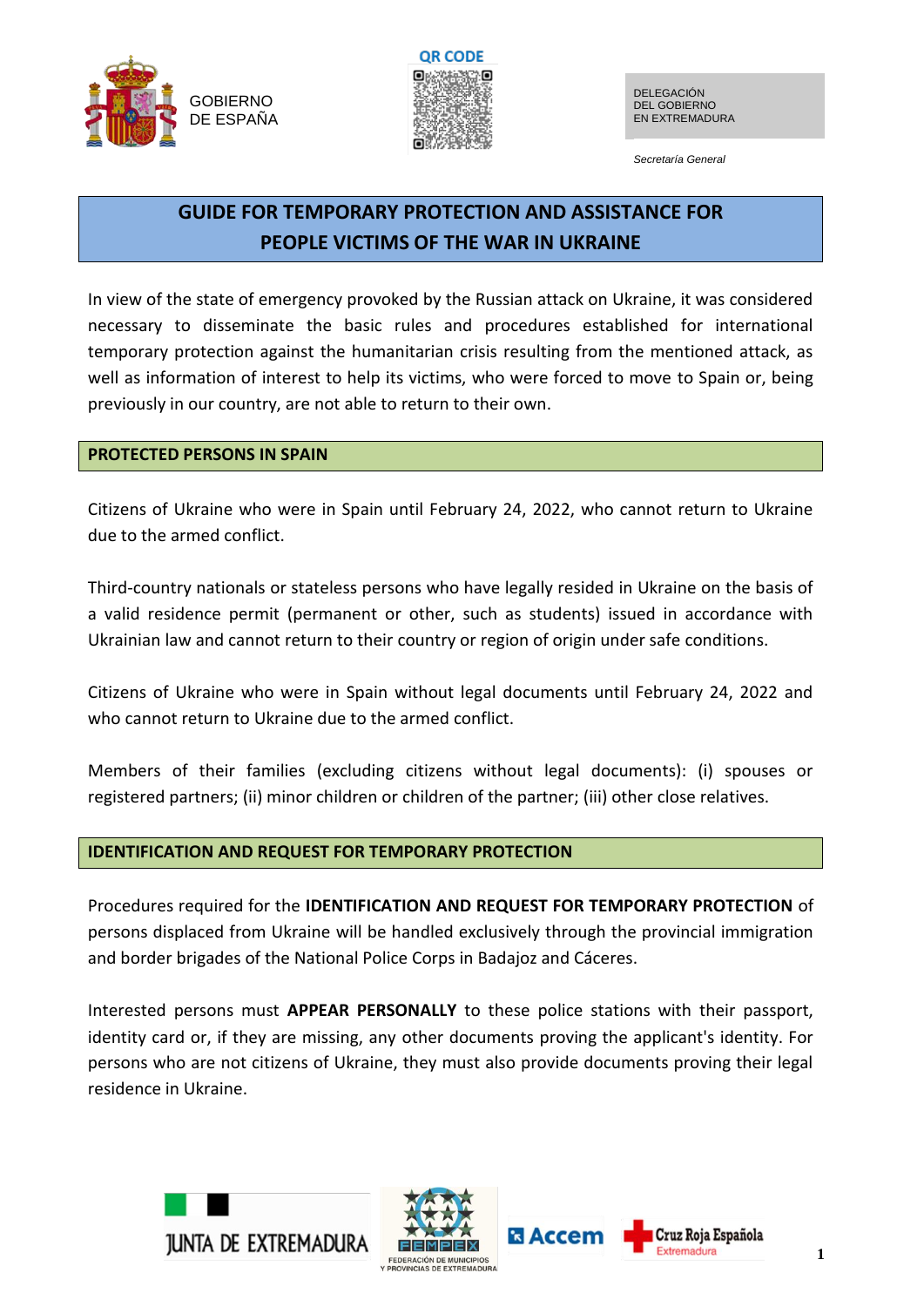



*Secretaría General*

In the case of **CHILDREN UNDER THE AGE OF 18** who are accompanied by an adult, the request is made by the person responsible that should confirm his/her identity and family ties with this minor.

These units will issue a **TEMPORARY PROTECTION DOCUMENT** that will allow the applicant to register for the right for medical care.

After submitting the application, the Ministry of the Interior will issue a decision on the **TEMPORARY PROTECTION PERMIT**, which will include a residence and work permit.

If the applicant does not have documentation confirming the potential condition of the recipient of temporary protection, he must apply to the Consular Office of Ukraine and present his situation.

Contact information is as follows:

# **BADAJOZ**

E-mail: **[badajoz.bped@policia.es](mailto:badajoz.bped@policia.es)**

Telephone: **[+ 00 34 924 205 494](https://ctrlq.org/call/+0034924205494)**

Address: **Santiago Ramón y Cajal Avenue, s/n (in front of Castelar Park). Postal Code: 06001. Badajoz.**

# **CÁCERES**

E-mail: **[caceres.bped@policia.es](mailto:caceres.bped@policia.es)**

Telephone: **[+ 00 34 927 626 525](https://ctrlq.org/call/+0034927626525)**

Address: **Pierre de Coubertain Street, nº 13. Postal Code: 10005. Cáceres.**





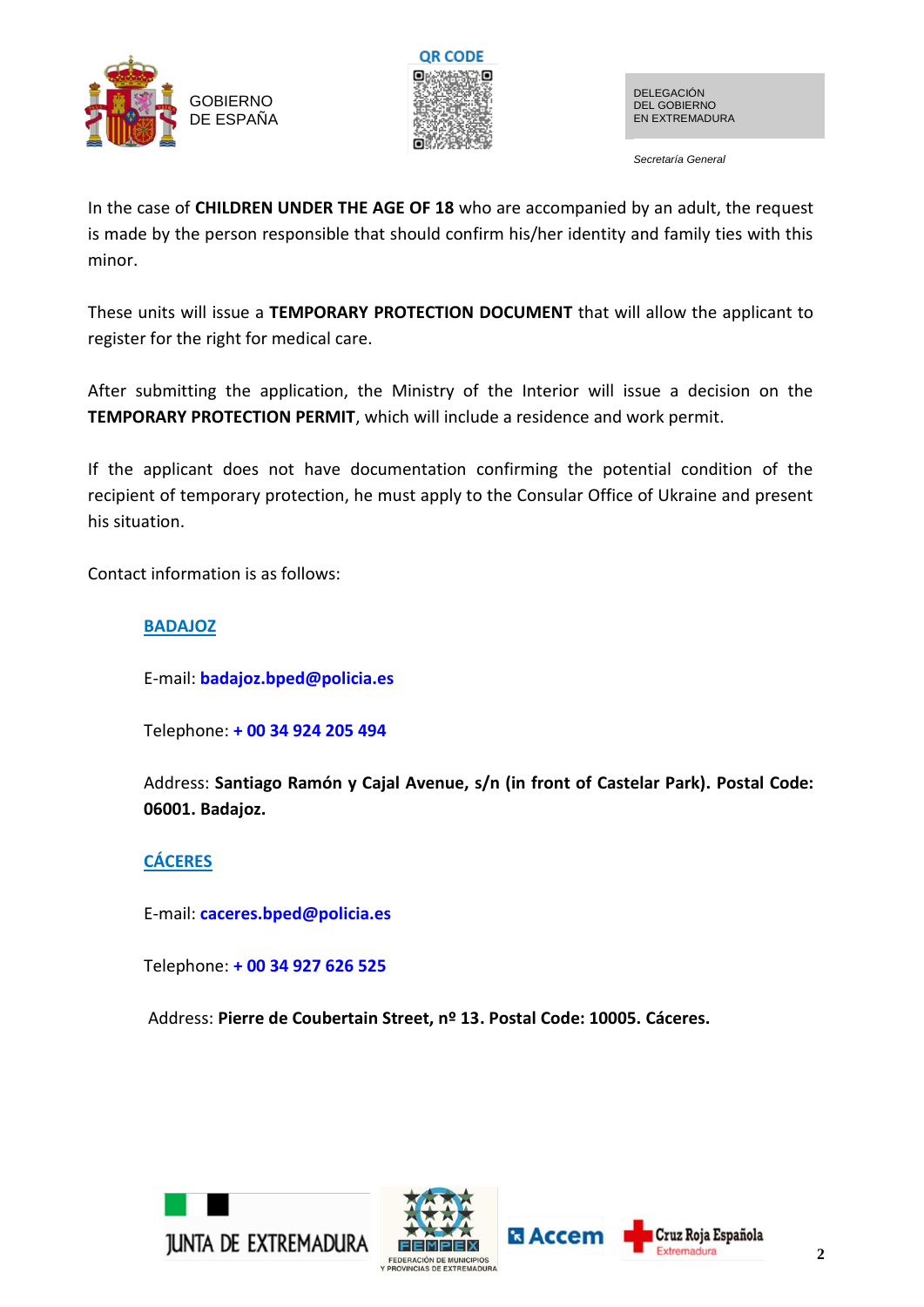



*Secretaría General*

#### **HEALTH CARE**

To gain ACCESS TO THE MEDICAL CARE SYSTEM, the applicant must have **the TEMPORARY PROTECTION DOCUMENT referred above**, issued by the National Police or obtain a temporary protection order from the Ministry of the Interior.

The mentioned **TEMPORARY PROTECTION DOCUMENT** issued by the National Police must be submitted to the health centers (clinics) or other units authorized for this purpose by the Autonomous Community of Extremadura, which may propose to include the applicant in the national health care system and issue a certificate - a special document certifying the specified condition.

Requests for further information and advice on access to **MEDICAL CARE SYSTEM** for people affected by the conflict in Ukraine will be made through the Ministry of Health and Social Services of the Autonomous Community of Extremadura.

E-mail: **[tarjeta.sanitaria@salud-juntaex.es](mailto:tarjeta.sanitaria@salud-juntaex.es)**

# **ASSISTANCE AND SOCIAL PROTECTION**

Requests for **ASSISTANCE AND SOCIAL PROTECTION** for people affected by the conflict in Ukraine will be submitted through the Ministry of Equality and Cooperation for the Development of the Autonomous Community of Extremadura.

Their contact details are as follows:

# **AEXCID**

E-mail: **[aexcid@juntaex.es](mailto:aexcid@juntaex.es)**

Telephone: **[+ 00 34 924 003 311](https://ctrlq.org/call/+0034924003311)**

Address: Cárdenas Street nº 11. Postal Code: 06810. Mérida (Badajoz).





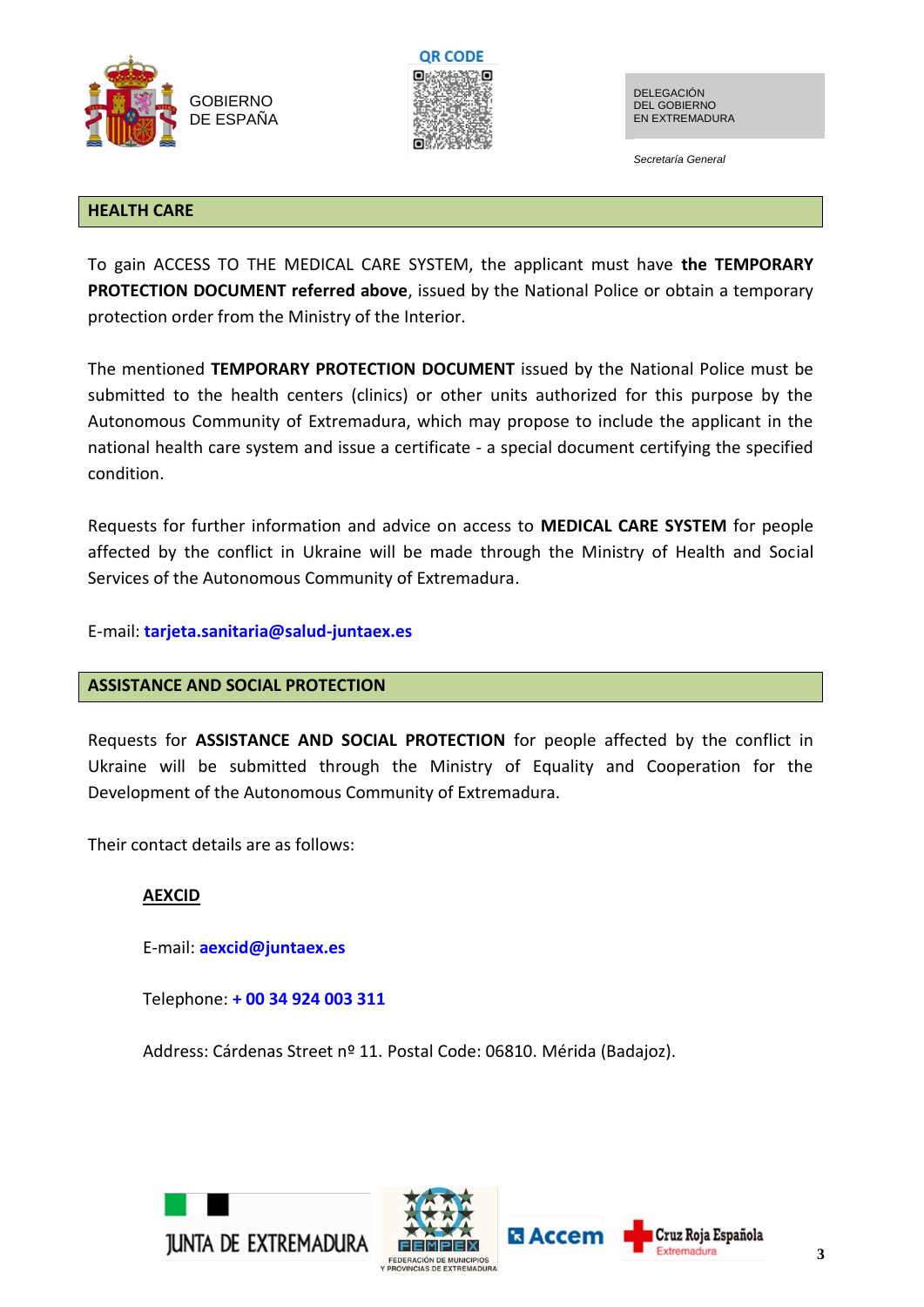



*Secretaría General*

#### **SPECIFIC ASSISTANCE INITIATIVES**

To ensure that solidarity initiatives are properly targeted by individuals or associations and ensure their effectiveness, if they do not consist of financial contributions or donations to nonprofit organizations, it is recommended that they be transmitted through official channels offered by the Autonomous Community of Extremadura and other public or non-governmental institutions that work independently. These measures are placed to ensure the effectiveness and to pursue the goal of the humanitarian spirit and the spirit of support, that is always adapted to the needs of assistance.

#### E-mail: **[politica.social@salud-juntaex.es](mailto:politica.social@salud-juntaex.es)**

#### **INQUIRIES BOX TO THE GOVERNMENT DELEGATION IN EXTREMADURA**

The Government Delegation in Extremadura has a query mailbox to provide information and contact details of the competent entities to provide care to people affected by the conflict in Ukraine.

# E-mail: **[bz\\_ucraniaconsultasextremadura@correo.gob.es](mailto:bz_ucraniaconsultasextremadura@correo.gob.es)**

# **PROCEDURE FOR APPROVAL OF UNIVERSITY DEGREES OF UKRAINIAN CITIZENS**

Link to information from the Ministry of Universities on applications for recognition of higher degrees made by Ukrainian citizens:

**https://universidades.sede.gob.es/procedimientos/portada/ida/3513/idp/1029**